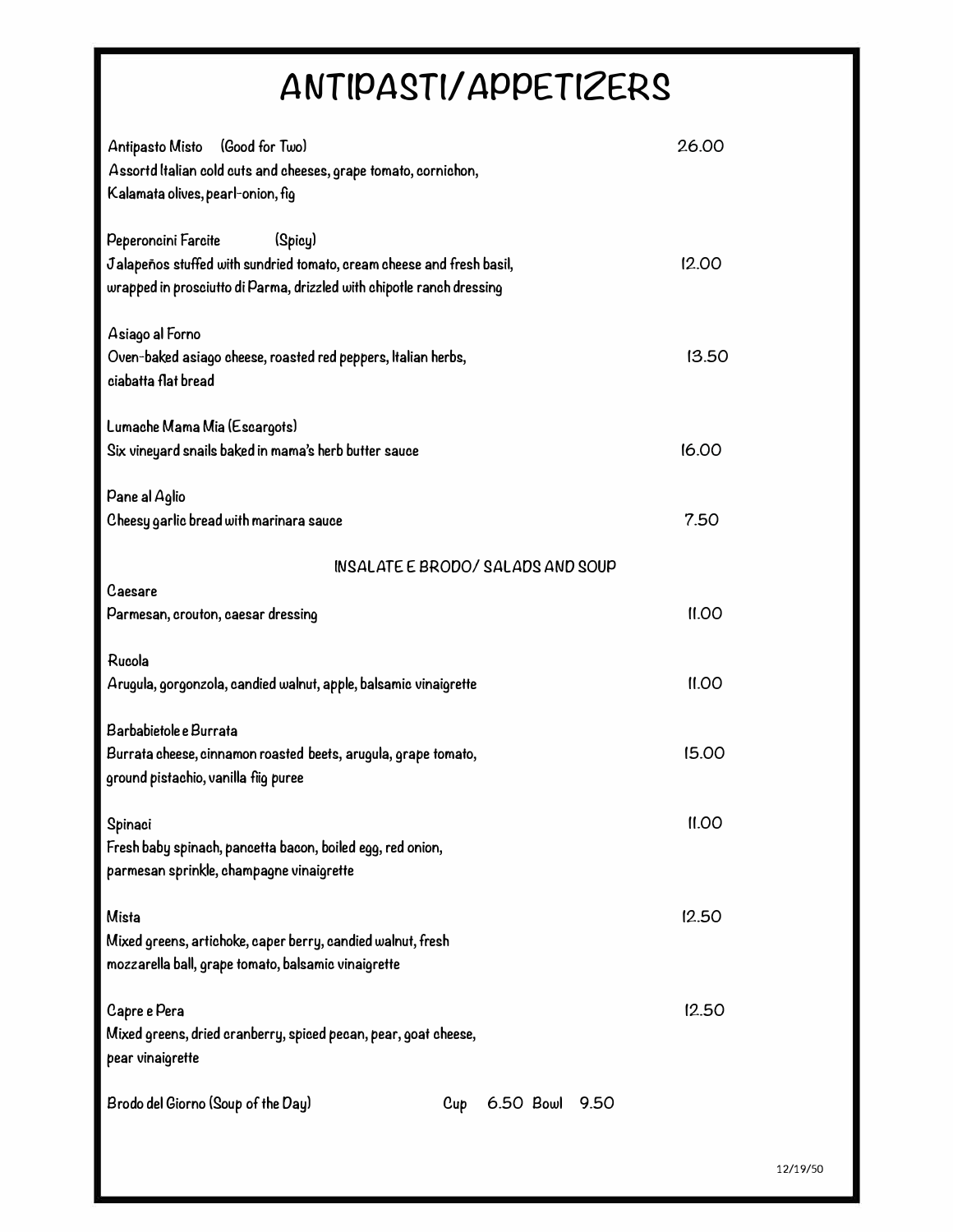### Build your own Pasta

### Choose a house made pasta:

### Spaghetti, pappardelle, penne, fettuccini, gnocchi, geasonal Ravioli (+5) , Gluten free Penne (+2)

#### Select a sauce:

| Marinara              | 18.00 | La rosa                   | 19.00 |
|-----------------------|-------|---------------------------|-------|
| Scampi                | 18.00 | Alfredo                   | 19.00 |
| Spicy all' arrabbiata | 18.00 | <b>Bolognese</b>          | 21.00 |
| Creamy pesto          | 19.00 | Wild Mushroom Cream 21.00 |       |

Finally, add any of the following:

| Meatballs (3)       | 8.00  | Salmon*            | 10.00 |
|---------------------|-------|--------------------|-------|
| Chicken breast      | 8.00  | <b>Scallops</b>    | 15.00 |
| Vegetable medley    | 9.00  | Seared tuna*       | 14.00 |
| Italian sausage     | 7.00  | Clams (IIb.)       | 13.50 |
| Eggplant parmigiana | 8.75  | Veal parmigiano    | 15.50 |
| Shrimp              | 12.00 | Chicken parmigiana | 9.00  |
|                     |       |                    |       |

Kids under 12: Penne Pasta with any sauce 8.50

Split plate charge 5.00 For parties of 6 or more quests, a 20% service charge will be added \*These items may be served raw or undercooked or may have raw or undercooked ingredients. Consuming raw or undercooked meats, poultry, seafood shellfish or eggs may increase your risk of foodborne illness, especially if you have certain medical conditions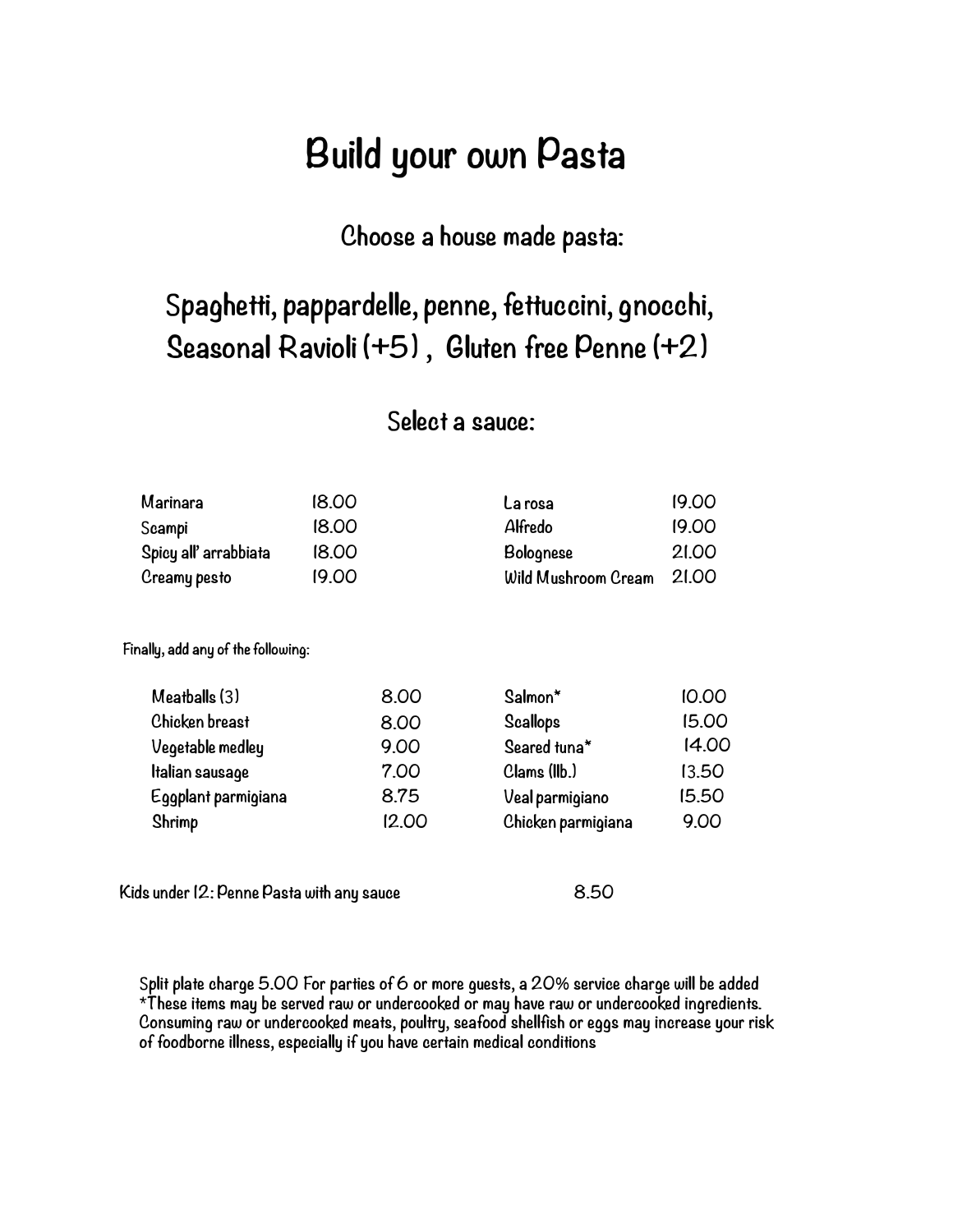## **gECONOI/ENTREEg**

| All our entrées are available Gluten Free; |
|--------------------------------------------|
| ask your server for details                |

| Pollo Cacciatore (GF)<br>Slow cooked chicken legs and thigh in a mushroom,<br>pearl onion, white wine sauce, pancetta, croutons,<br>potato dauphinoise, baked tomato | 30.00                       |
|----------------------------------------------------------------------------------------------------------------------------------------------------------------------|-----------------------------|
| Costolette di Vitello<br>(GF)<br>Slow braised veal short ribs in a white wine, citrus<br>jus, pappardelle pasta, baked tomato                                        | 40.00                       |
| Piccata di Pollo o Vitello<br>Pan-seared chicken breast or veal scaloppini in<br>a lemon-caper butter sauce, pappardelle and<br>sautéed veggies                      | Chicken 28.00<br>Veal 35,00 |
| Osso Buco Nonna Rosa (GF)<br>l lb. braised veal shank in a robust red wine rosemary<br>sauce, potato dauphinoise, baked tomato                                       | 45.00                       |
| Salmone ai Ferri *<br>Pan fried Sockeye salmon, arugula caper pesto,<br>lemon pepper couscous, sautéed veggies                                                       | 35.00                       |
| Tonno Scottato *<br>Seared pistachio crusted ahi tuna, blood orange<br>balsamic reduction, citrus couscous, sauteed<br>vegetables                                    | 36.00                       |

**gplit piafe charge 5.00 '1"hese items may be served raw or undercooked or may have raw or undercooked ingredients. Consuming raw or undercooked meats, poultry, seafood shellfish or eggs may increase your risk of foodborne illness, especially if you have certain medica! conditions** 

12/19/50